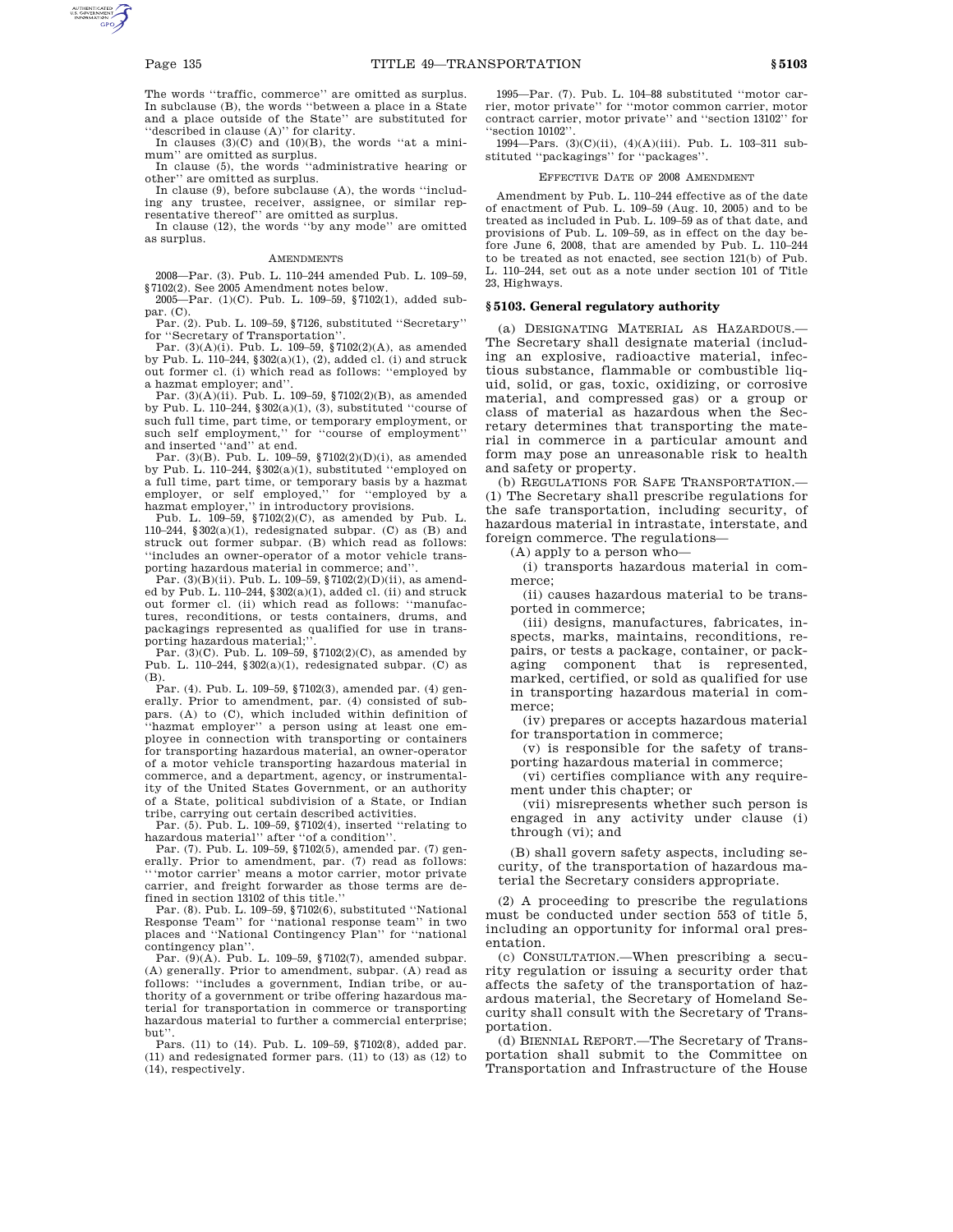of Representatives and the Senate Committee on Commerce, Science, and Transportation a biennial report providing information on whether the Secretary has designated as hazardous materials for purposes of chapter 51 of such title all by-products of the methamphetamine-production process that are known by the Secretary to pose an unreasonable risk to health and safety or property when transported in commerce in a particular amount and form.

(Pub. L. 103–272, §1(d), July 5, 1994, 108 Stat. 761; Pub. L. 103–311, title I, §117(a)(2), Aug. 26, 1994, 108 Stat. 1678; Pub. L. 103–429, §6(3), Oct. 31, 1994, 108 Stat. 4378; Pub. L. 107–296, title XVII, §1711(a), Nov. 25, 2002, 116 Stat. 2319; Pub. L. 109–59, title VII, §§7103, 7126, Aug. 10, 2005, 119 Stat. 1893, 1909; Pub. L. 109–177, title VII, §741, Mar. 9, 2006, 120 Stat. 272.)

HISTORICAL AND REVISION NOTES PUB. L. 103-272

| Revised<br>Section | Source (U.S. Code)                                                       | Source (Statutes at Large)                                                                                                                                                                               |
|--------------------|--------------------------------------------------------------------------|----------------------------------------------------------------------------------------------------------------------------------------------------------------------------------------------------------|
|                    | $5103(a)$   49 App.:1803.<br>5103(b)  49 App.:1804(a)<br>$(1)$ – $(3)$ . | Jan. 3, 1975, Pub. L. 93-633,<br>§104.88 Stat. 2156.<br>Jan. 3, 1975, Pub. L. 93-633,<br>$$105(a)(1)–(3), 88 \text{ Stat. } 2157;$<br>restated Nov. 16, 1990.<br>Pub. L. 101-615, §4, 104<br>Stat. 3247. |

In subsection (a), the words ''such quantity and form of material'' and ''in his discretion'' are omitted as surplus.

In subsection (b)(1), before clause (A), the words ''in accordance with section 553 of title 5'' are omitted because 5:553 applies unless otherwise stated. In clause (A)(i), the words ''hazardous material in commerce'', and in clause (A)(ii), the words ''hazardous material . . . in commerce'', are added for consistency in this chapter.

### PUB. L. 103–429

This amends 49:5103(b)(2) to clarify the restatement of 49 App.:1804(a)(2) by section 1 of the Act of July 5, 1994 (Public Law 103–272, 108 Stat. 761).

#### **AMENDMENTS**

2006—Subsec. (d). Pub. L. 109–177 added subsec. (d).

2005—Subsec. (a). Pub. L. 109–59, §7126, substituted ''Secretary shall designate'' for ''Secretary of Transportation shall designate''.

Pub. L. 109-59, §7103(a), substituted "infectious substance, flammable or combustible liquid, solid, or gas, toxic, oxidizing, or corrosive material,'' for ''etiologic agent, flammable or combustible liquid or solid, poison, oxidizing or corrosive material,'' and ''determines'' for ''decides''.

Subsec. (b)(1)(A). Pub. L. 109–59, §7103(b), amended subpar. (A) generally. Prior to amendment, subpar. (A) read as follows: ''apply to a person—

''(i) transporting hazardous material in commerce; ''(ii) causing hazardous material to be transported in commerce; or

''(iii) manufacturing, fabricating, marking, maintaining, reconditioning, repairing, or testing a packaging or a container that is represented, marked, certified, or sold by that person as qualified for use in transporting hazardous material in commerce; and''.

Subsec. (b)(1)(C). Pub. L. 109–59, §7103(c)(1), struck out heading and text of subpar. (C). Text read as follows: ''When prescribing a security regulation or issuing a security order that affects the safety of the transportation of hazardous material, the Secretary of Homeland Security shall consult with the Secretary.

Subsec. (c). Pub. L. 109–59, §7103(c)(2), added subsec. (c).

2002—Subsec. (b)(1). Pub. L. 107–296, §1711(a)(1), substituted ''transportation, including security,'' for ''transportation'' in introductory provisions.

Subsec. (b)(1)(B). Pub. L. 107–296, §1711(a)(2), substituted ''aspects, including security,'' for ''aspects''.

Subsec. (b)(1)(C). Pub. L. 107–296, §1711(a)(3), added subpar. (C).

1994—Subsec. (b)(1)(A)(iii). Pub. L. 103–311 substituted ''a packaging or a'' for ''a package or''. Subsec. (b)(2). Pub. L. 103–429 substituted ''be con-

ducted under section 553 of title 5, including'' for ''include'' and ''presentation'' for ''presentations''.

## EFFECTIVE DATE OF 2002 AMENDMENT

Amendment by Pub. L. 107–296 effective 60 days after Nov. 25, 2002, see section 4 of Pub. L. 107–296, set out as an Effective Date note under section 101 of Title 6, Domestic Security.

## EFFECTIVE DATE OF 1994 AMENDMENT

Amendment by Pub. L. 103–429 effective July 5, 1994, see section 9 of Pub. L. 103–429, set out as a note under section 321 of this title.

### RAILROAD CARRIER EMPLOYEE EXPOSURE TO RADIATION **STUDY**

Pub. L. 110–432, div. A, title IV, §411, Oct. 16, 2008, 122 Stat. 4888, provided that:

''(a) STUDY.—The Secretary of Transportation shall, in consultation with the Secretary of Energy, the Secretary of Labor, the Administrator of the Environmental Protection Agency, and the Chairman of the Nuclear Regulatory Commission, as appropriate, conduct a study of the potential hazards to which employees of railroad carriers and railroad contractors or subcontractors are exposed during the transportation of high-level radioactive waste and spent nuclear fuel (as defined in section 5101(a) [probably means section 5105(a)] of title 49, United States Code), supplementing the report submitted under section 5101(b) [probably means section 5105(b)] of that title, which may include—

''(1) an analysis of the potential application of 'as low as reasonably achievable' principles for exposure to radiation to such employees with an emphasis on the need for special protection from radiation exposure for such employees during the first trimester of pregnancy or who are undergoing or have recently undergone radiation therapy;

''(2) the feasibility of requiring real-time dosimetry monitoring for such employees;

''(3) the feasibility of requiring routine radiation exposure monitoring in fixed railroad locations, such as yards and repair facilities; and

''(4) a review of the effectiveness of the Department's packaging requirements for radioactive materials.

'(b) REPORT.—Not later than 18 months after the date of enactment of this Act [Oct. 16, 2008], the Secretary of Transportation shall transmit a report on the results of the study required by subsection (a) and any recommendations to further protect employees of a railroad carrier or of a contractor or subcontractor to a railroad carrier from unsafe exposure to radiation during the transportation of high-level radioactive waste and spent nuclear fuel to the Senate Committee on Commerce, Science, and Transportation and the House of Representatives Committee on Transportation and Infrastructure.

''(c) REGULATORY AUTHORITY.—The Secretary of Transportation may issue regulations that the Secretary determines appropriate, pursuant to the report required by subsection (b), to protect railroad employees from unsafe exposure to radiation during the transportation of radioactive materials.''

[For definitions of ''railroad carrier'', ''Department'', 'railroad'', and "Secretary", as used in section 411 of Pub. L. 110–432, set out above, see section 2(a) of Pub. L. 110–432, set out as a note under section 20102 of this title.]